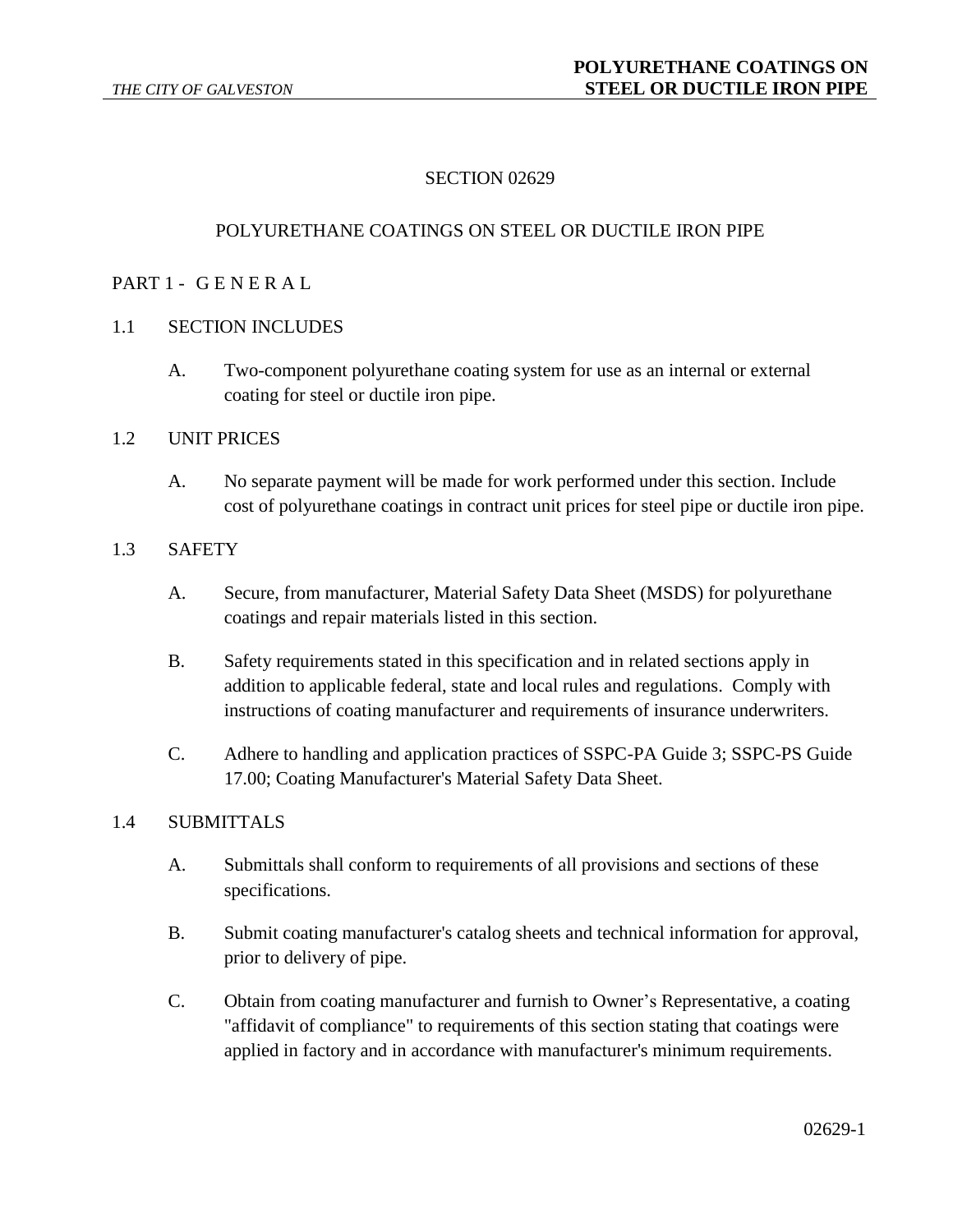# PART 2 - PRODUCTS

### 2.1 COATING MATERIAL

- A. Coating Standard: ASTM D16.
- B. Coating System: Use a Coating Standard ASTM D16 Type, V system which is a 2 package polyisocyanate, polyol-cured urethane coating. The components are mixed in 1:1 ratio at time of application. The components are balanced viscosities in their liquid state and do not require agitation during use.
- C. Exterior Coating Material: CORROPIPE II-TX and Joint Coating Material CORROPIPE II-PW, as manufactured by Madison Chemical Industries, Inc., or approved equal.
- D. Internal Coating Material: Exterior Coating Material, CORROPIPE II-TX and Joint Coating Material CORROPIPE II-PW, as manufactured by Madison Chemical Industries, Inc., or approved equal.
- E. Cured Coating Properties:
	- 1. Conversion to Solids by Volume: 97 percent plus or minus 3 percent.
	- 2. Temperature Resistance: Minus 40 degrees F and plus 130 degrees F.
	- 3. Minimum Adhesion: 500 psi, when applied without primer to ductile iron pipe which has been blasted to comply with SSPC-SP10.
	- 4. Cure Time: For handling in 1 minute at 120 degrees F, and full cure within 7 days at 70 degrees F.
	- 5. Maximum Specific Gravities: Polyisocyanate resin, 1.20. Polyol resin, 1.15.
	- 6. Minimum Impact Resistance: 80 inch-pounds using 1-inch diameter steel ball where coating is applied at 30 mils to ductile iron pipe surface which has been blasted to SSPC No. 10 finish.
	- 7. Minimum Tensile Strength: 2000 psi.
	- 8. Hardness: 55 plus or minus 5 Shore D at 70 degrees F.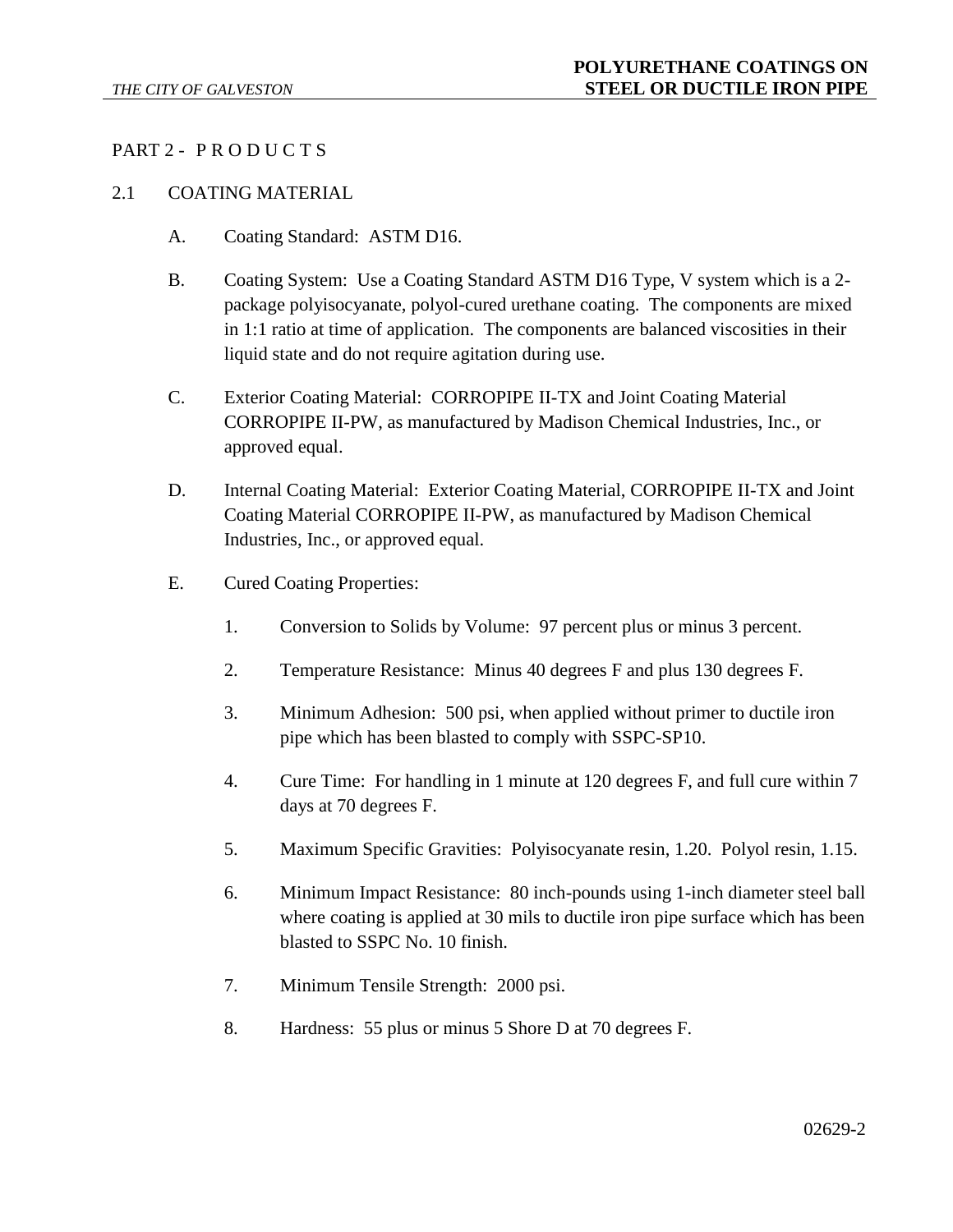9. Flexibility Resistance: ASTM D1737 using 1-inch mandrel. Allow coating to cure for 7 days. Perform testing on test coupons held for 15 minutes at temperature extremes specified in Paragraph 2.01E.

### 2.2 REPAIR AND/OR TOUCHUP MATERIAL

A. CORROPIPE II PW - TOUCHUP (two-component, brush applied); mix in accordance with coating manufacturer's recommendations.

### 2.3 PACKAGING AND LABELING

- A. Containers: Standard containers to prevent gelling, thickening deleteriously or forming of gas in closed containers within period of one year from date of manufacture.
- B. Labeling: Label each container of separately packaged component clearly and durably to indicate date of manufacture, manufacturer's batch number, quantity, color, component identification and designated name or formula specification number of coating together with special instructions. Do not use coating components older than one year.

### 2.4 DELIVERY, STORAGE AND HANDLING

- A. Delivery: Deliver coating materials to pipe manufacturer in sealed containers showing designated name, batch number, color, date of manufacture and name of coating manufacturer.
- B. Storage: Store material on site in enclosures, out of direct sunlight in warm, ventilated and dry area.
- C. Protection: Prevent puncture, inappropriate opening or other action which may lead to product contamination.

# PART 3 - EXECUTION

### 3.1 SURFACE PREPARATION

1. Remove deposits of oil, grease or other organic contaminates before blast cleaning by using solvent wash as specified in SSPC-SP1. Clean and dry surfaces making them completely dry, free of moisture, dust, grit, oil, grease or any other deleterious substances prior to application of coating.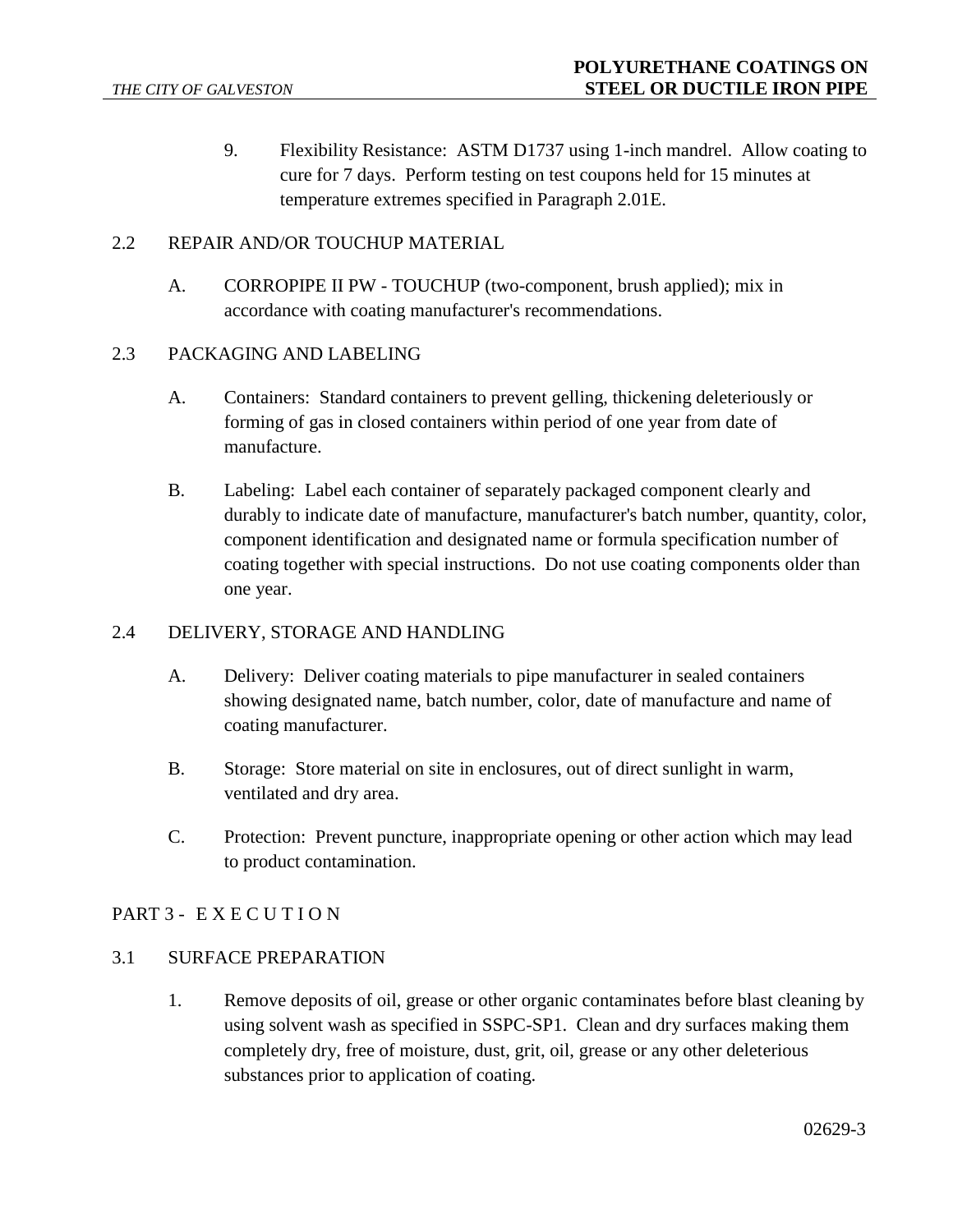- 2. Exterior and Interior Surfaces: SSPC-SP10; near-white metal blast cleaning. The blasting shall be done with clean, hard, sharp cutting abrasives with no steel or cast iron shot in the mix.
- 3. Ductile Iron Pipe: Prior to the start of production blasting, the Contractor shall prepare specimens for a white metal blast and a near-white metal blast using the equipment and abrasives proposed for the work. During preparation of the specimens, the blasting intensity and abrasive shall be changed as necessary to provide the degree of cleaning required by SSPC-SP10, except that the color of the blasted substrate is not expected to match the color of blasted steel. After examination and concurrence by the Owner's Representative, the production blasting may begin. The production blasting shall be monitored and controlled by the Contractor so that production pipe surfaces match the surface of the approved blasting specimens.

## 3.2 THICKNESS

- A. External Coatings: Minimum DFT of 25 mils (0.025 inch).
- B. Internal Coatings: Minimum DFT of 35 mils.
- C. Thickness Determinations: Use Type 1 magnetic thickness gage as described in SSPC-PA2 specification. Individual readings below 90 percent of specified minimum are not acceptable. Average individual spot readings (consisting of three point measurements within 3 inches of each other) less than 95 percent of minimum are not acceptable. Average of all spot readings less than minimum thickness specified are not acceptable.

### 3.3 FACTORY APPLICATION OF POLYURETHANE COATING

- A. Equipment: Two-component, 1:1 mix ratio, heated airless spray unit.
- B. Temperature: Minimum 5 degrees F above dew point temperature. The temperature of the surface shall not be less than 60 degrees F during application.
- C. Humidity: Heating of pipe surfaces may be required to meet requirements of 2.01E if relative humidity exceeds 80 percent.
- D. Do not thin or mix resins; use as received. Store resins at a temperature above 55 degrees F at all times.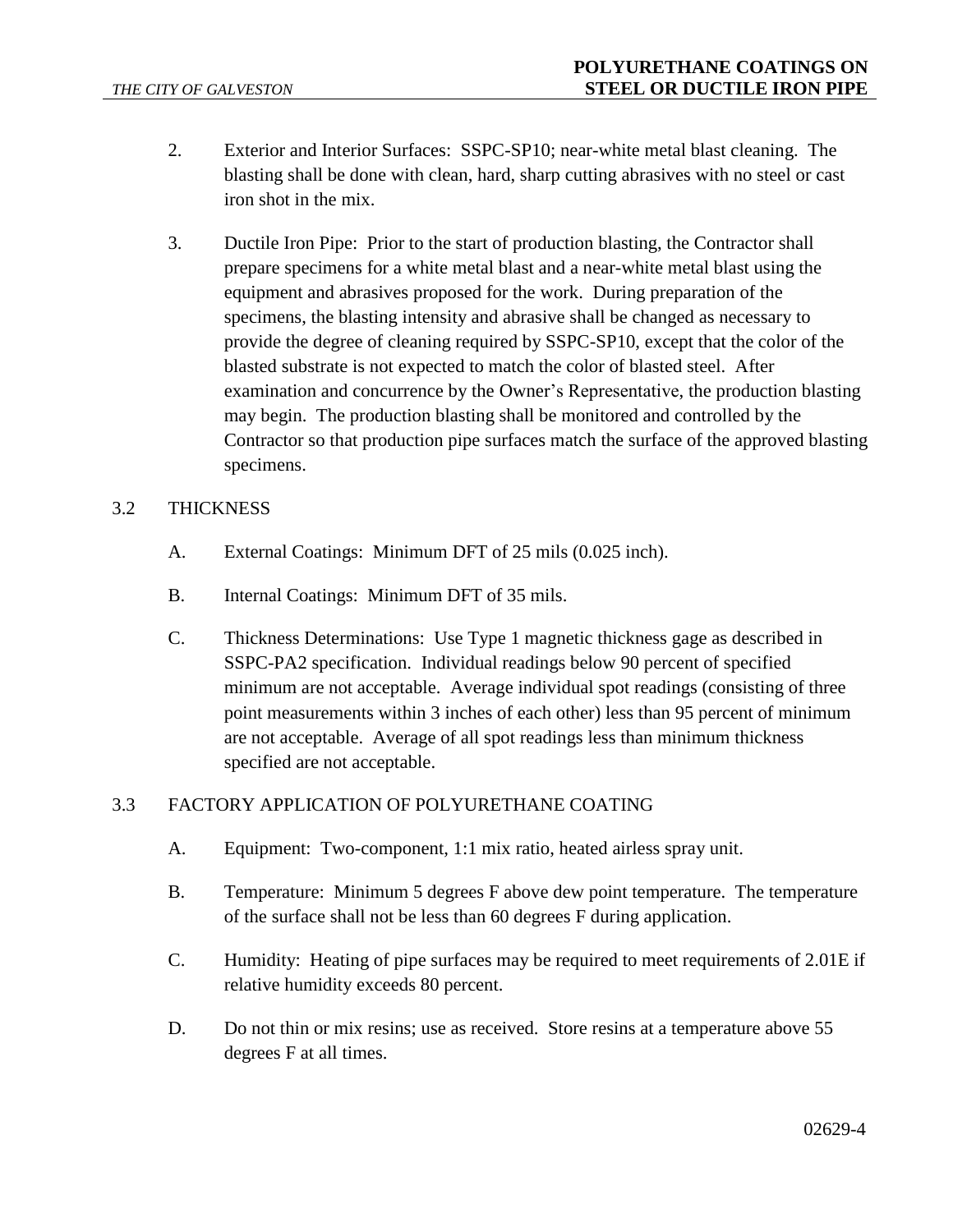- E. Application: Conform to coating manufacturer's recommendations. Apply directly to substrate to achieve specified thickness. Multiple-pass, one-coat application process is permitted provided maximum allowable recoat time specified by coating manufacturer is not exceeded.
- F. Recoating: Recoat only when coating has cured less than maximum time specified by coating manufacturer. When coating has cured for more than recoat time, brush-blast or thoroughly sand coating surface. Blow-off cleaning using clean, dry, high-pressure compressed air.
- G. Curing: At ambient temperature above 0 degrees F. Do not handle pipe until coating has been allowed to cure as follows:

| <b>Ambient Temperature</b> | Minimum Full Cure Time |
|----------------------------|------------------------|
| Over $70^{\circ}$ F        | 7 days                 |
| 50 to $70^{\circ}$ F       | 9 days                 |
| 0 to $50^{\circ}$ F        | 12 days                |

# 3.4 JOINTS

- A. Apply coating to unlined pipe surfaces including inside of bell socket and outside of spigot.
- B. Joint Coating Materials: CORROPIPE II PW (instant-set, two-component material, plural component spray applied), or CORROPIPE II PW -TOUCHUP (twocomponent, brush applied).
- C. Coating thickness on sealing areas of spigot end of pipe exterior: Minimum 8 mils (0.008 inch), maximum of 10 mils (0.010 inch). Maximum 10 mils may be exceeded in spigot end provided maximum spigot diameter as specified by pipe manufacturer is not exceeded.

### 3.5 INSPECTION

- A. Owner's Representative may inspect coatings at coating applicator's facilities.
- B. Holiday Inspection: AWWA C210, Section 5.3.3.1. Follow coating manufacturer's recommendation. Conduct inspection any time after coating has reached initial cure. Repair in accordance with paragraph 3.07, Repair and Field Touchup.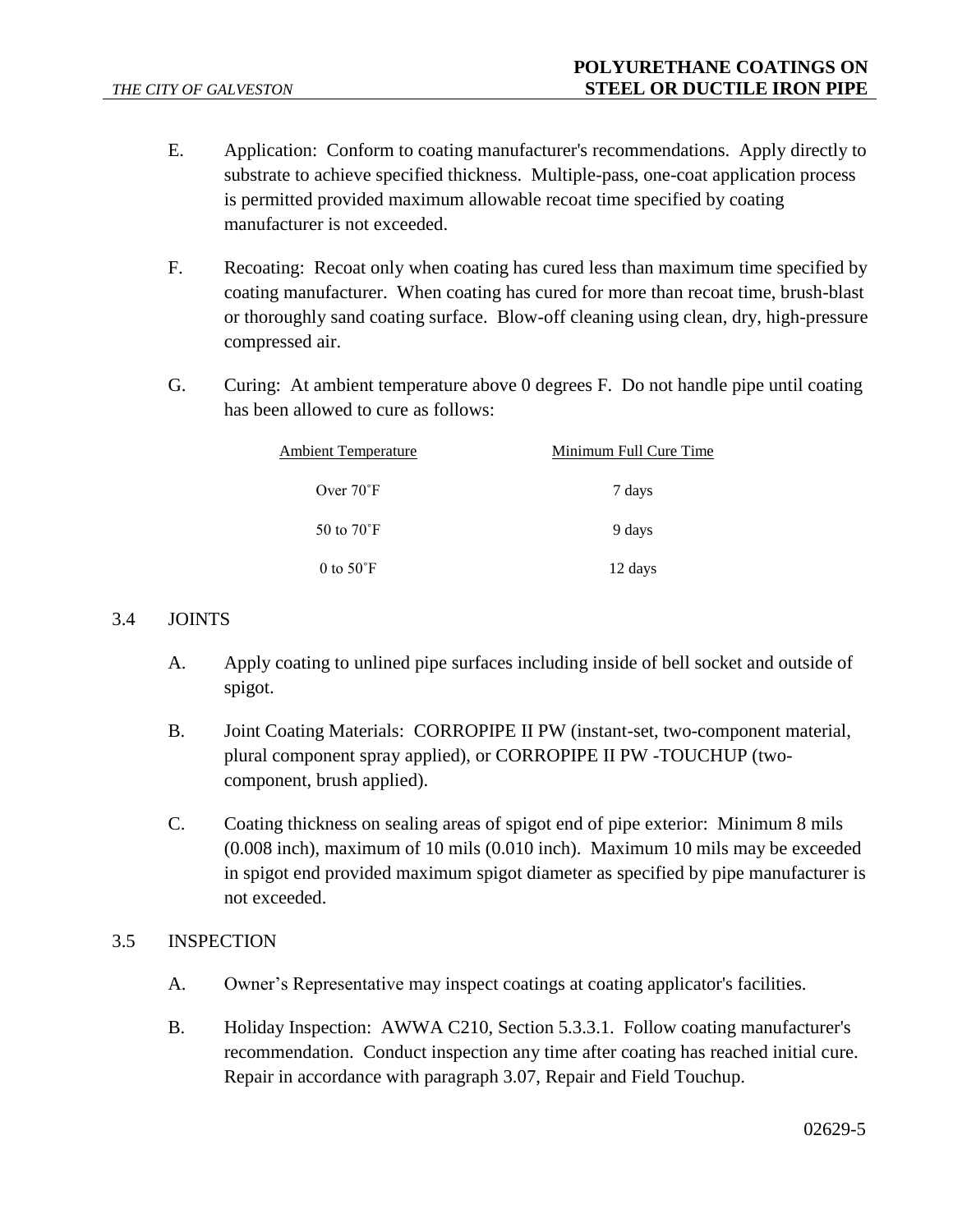### 3.6 PIPE INSTALLATION

- A. For wastewater projects, provide services of manufacturer's representative for period of not less than 2 weeks at beginning of actual pipe laying operations to advise Contractor regarding installation including but not limited to handling and storing, cleaning and inspecting, coatings repairs, and general construction methods as to how they may affect pipe coatings.
- B. Handling, Shipment, and Storage: Nylon straps, padded lifts and padded storage skids are required. Field cuts should be kept to minimum. Repair damage to coating due to handling or construction practices at no additional cost to. See Section 02610 - Ductile Iron Pipe and Fittings and Section 02611 - Steel Pipe and Fittings for additional requirements.
- C. Just before each section of pipe is to be placed into the trench, conduct a visual and holiday inspection. Defects in the coating system shall be repaired before the pipe is installed.

#### 3.7 REPAIR AND FIELD TOUCHUP

- A. Apply repair/touchup materials in conformance with factory application of polyurethane coating requirements specified in this section, excluding equipment requirements.
- B. Repair Procedure Holidays:
	- 1. Remove all traces of oil, grease, dust, dirt, etc.
	- 2. Roughen area to be patched by sanding with rough grade sandpaper (40 grit).
	- 3. Apply one coat of repair material described above. Work repair material into scratched surface by brushing.
- C. Repair Procedure Field Cuts or Large Damage:
	- 1. Remove burrs from field cut ends or handling damage and smooth out edge of polyurethane coating.
	- 2. Remove all traces of oil, grease, dust, dirt, etc.